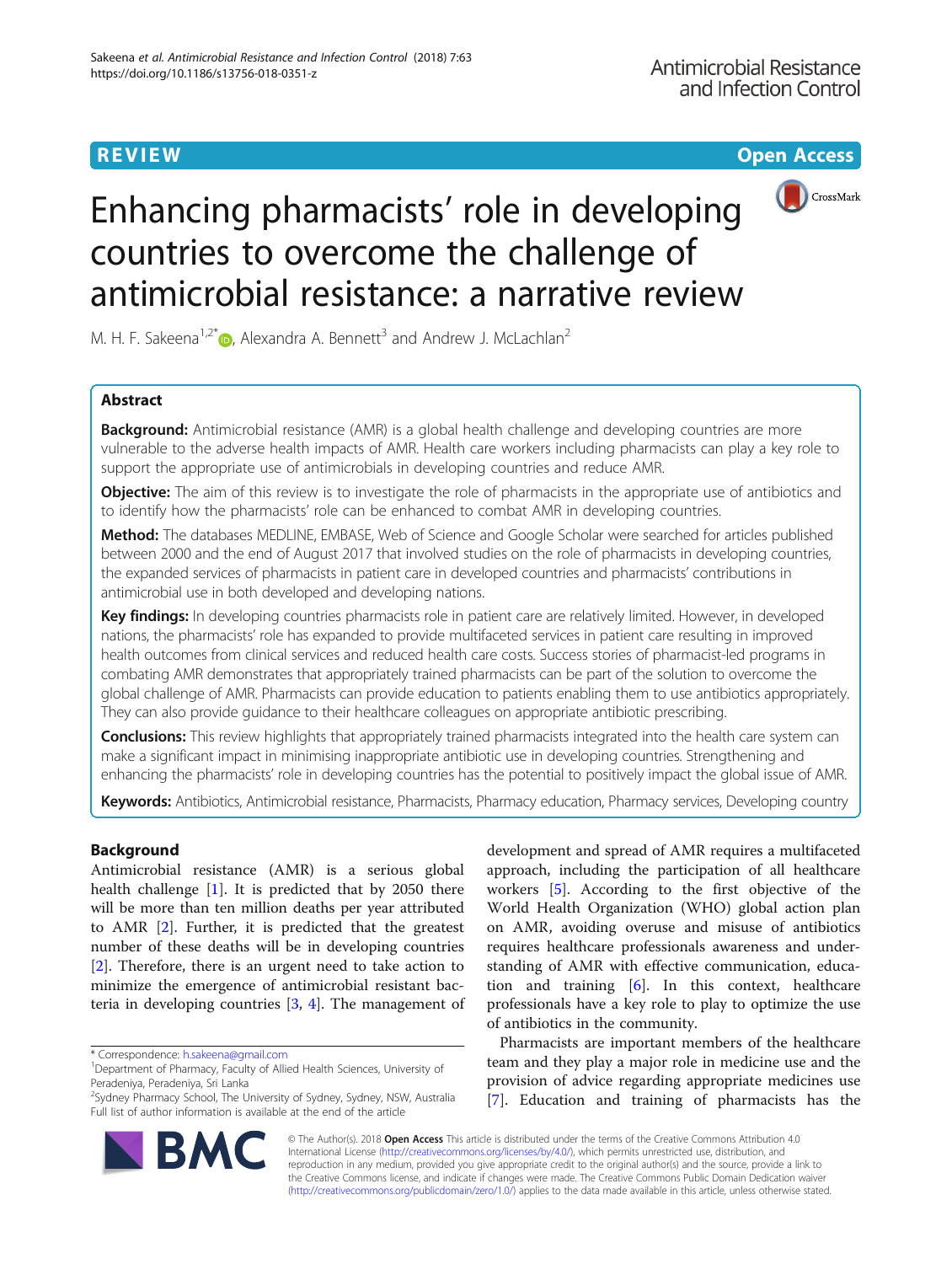potential to influence the behaviour of healthcare team members and consumers [[8\]](#page-8-0) as part of a multidimensional strategy for changing practice and ensure the quality use of antibiotics [[9](#page-8-0)]. They are well placed to improve the understanding of antibiotics and inform their judicious use by direct contact with consumers in the community [[10](#page-8-0)] and in hospital [[11](#page-8-0)]. Consumer education is an important component of the fight against AMR and pharmacists can improve consumer's awareness of safe and appropriate medication practices concerning antibiotics [\[12](#page-8-0)]. Comprehensive and relevant education and training on the use of antibiotics and AMR is essential for pharmacists in order that they may take a leading role in changing behaviours regarding antibiotic consumption in all healthcare settings.

Numerous studies have highlighted that inappropriate medication practices are relatively common in the community and hospital settings of developing countries [[13](#page-8-0)–[15](#page-8-0)]. For example, use of antibiotics without medical prescriptions is a well described practice, despite regulation prohibiting the supply of antibiotics in this manner  $[16–18]$  $[16–18]$  $[16–18]$  $[16–18]$  $[16–18]$ . Absence of qualified pharmacists is one factor that has contributed to these inappropriate practices in community pharmacies [\[19\]](#page-8-0). Similarly, overprescribing of antibiotics in hospitals in developing countries is common, and the lack of clinical pharmacists in hospitals in developing countries may be a contributing factor [[20](#page-8-0)].

Several reviews have addressed and proposed possible solutions to the challenge of AMR in developing countries [[21](#page-8-0), [22\]](#page-8-0). However, there are currently relatively few reports on how pharmacists can play a role in overcoming the challenge of AMR in developing countries. In order to ensure the recommended multidisciplinary approaches taken (WHO), strategies that reduce AMR in developing countries, should consider the contribution of appropriately qualified and trained pharmacists. Therefore, the aim of this narrative review is to investigate how the pharmacists' role can be further enhanced to provide judicious and appropriate antibiotic use in developing countries.

# Method

### Literature search strategy

A literature search was conducted to identify articles, published between 2000 and the end of August 2017 that involved studies on antimicrobial use or AMR involving pharmacists in community and hospital settings of developing countries using databases such as EMBASE, MED-LINE and Web of Science.

The following 'Medical Subject Headings' (MeSH) terms were used to search articles: (Antibiotics.mp.) OR (Anti-Bacterial Agents) OR (Antimicrobial agents.mp. or Anti-Infective Agents) OR (Drug Resistance, Bacterial or Antimicrobial resistance.mp. or Drug Resistance, Microbial) AND (Community pharmacy.mp. or Pharmacies) OR

(Community Pharmacy Services/ or Pharmacists/ or community pharmacist.mp.) OR (Professional Role/ or Pharmacy Service, Hospital/ or Pharmacy/ or Pharmacists/ or Pharmacy practice.mp. or Pharmaceutical Services) OR (Clinical pharmacy.mp.) AND (Pharmacist OR Community pharmacy OR Community pharmacist OR Clinical Pharmacy OR Clinical pharmacist OR Pharmaceutical care) AND (Attitude OR Perception OR Barriers).

The following keywords were used to search articles in Web of Science: ("Antibiotics" OR "Antimicrobials") AND ("Community pharmacy" OR "Community pharmacist") AND ("Hospital pharmacist" OR "Clinical pharmacist"). Google Scholar was also used to search for articles with the appropriate keywords. Cross-references of articles identified using these databases were also searched. National pharmacy journals of developing countries were also searched for relevant articles.

#### Selection of articles

This review focuses on three main areas; firstly, the current role of pharmacists in developing countries; secondly, pharmacists' services in patient care in developed countries; and, thirdly, success stories involving pharmacists that optimised antibiotic use and reduced AMR in both developed and developing nations. Articles were scrutinised to identify those that addressed the above. Only articles and abstracts published in English were included in the review. This will not limit this review, because authors have searched different national journals from developing countries which publishes articles in English and available online.

# **Results**

Pharmacists' roles – Current scenario in developing countries The challenges and barriers related to pharmacists' roles in pharmaceutical care in developing countries identified from recently published research articles are presented in Table [1.](#page-2-0) These studies are based on pharmacists' reports from a variety of developing countries including those in Asia [[23](#page-8-0)–[26](#page-8-0)], Africa [[27](#page-8-0), [28](#page-8-0)], South America [[29\]](#page-8-0) and the Middle-East [[30](#page-8-0)–[32](#page-9-0)]. These results highlight that challenges exist in both community [[23](#page-8-0)–[26](#page-8-0), [29,](#page-8-0) [30](#page-8-0)] and hospital [\[27](#page-8-0), [28,](#page-8-0) [31](#page-8-0)] provision of pharmaceutical care services. The major barriers to the delivery of comprehensive pharmacy services include the shortage of pharmacists, the lack of pharmaceutical care training programs and institutional obstacles.

#### Pharmacists' involvement in optimising medicines

Practicing pharmacists providing pharmaceutical care services are central to coordinating and optimising medicines among healthcare professionals, patients and the general public is presented in Fig. [1.](#page-3-0) This centric role of pharmacists is important for the quality use of antibiotics.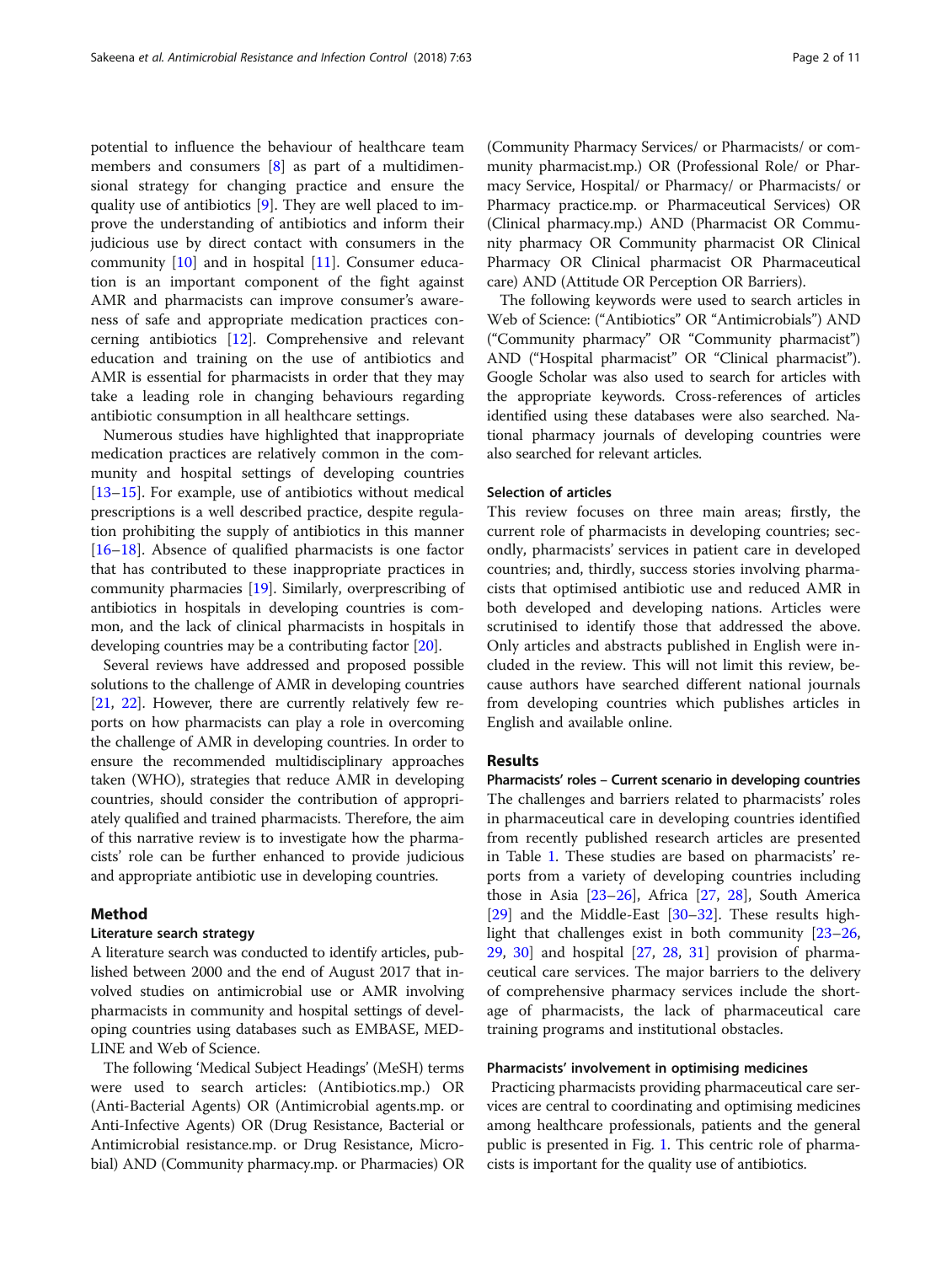<span id="page-2-0"></span>

|                                 |          |                    |                                               |              | Table 1 Pharmacists perspectives about challenges and barriers related to pharmaceutical care services in developing countries                                          |                                                                                                                                                                                                                                                                                                               |
|---------------------------------|----------|--------------------|-----------------------------------------------|--------------|-------------------------------------------------------------------------------------------------------------------------------------------------------------------------|---------------------------------------------------------------------------------------------------------------------------------------------------------------------------------------------------------------------------------------------------------------------------------------------------------------|
| Authors                         | Country  | Setting            | Study design                                  | Participants | Objectives of the study                                                                                                                                                 | Outcomes of the study                                                                                                                                                                                                                                                                                         |
| Yu Fang et al., 2011 [23] China |          | Community          | Questionnaire<br>based survey                 | Pharmacists  | implementation of pharmaceutical care in China<br>To explore the perceptions of community<br>pharmacists towards the concept of<br>pharmaceutical care, and barriers to | and skills, absence of information and economic<br>Lack of external conditions for developing or<br>incentive, and lack of full support from other<br>providing pharmaceutical care, lack of time<br>health professionals.                                                                                    |
| Hashmi et al., 2017 [24]        | Pakistan | Community          | qualitative<br>Semi-structured<br>interview - | Pharmacists  | To explore knowledge, perception and attitude of<br>pharmaceutical services in the city of Lahore,<br>community pharmacists about extended<br>Pakistan                  | awareness, inadequate physician-pharmacist<br>collaboration and deprived salary structures<br>Lack of personal knowledge, poor public                                                                                                                                                                         |
| Kho et al., 2017 [26]           |          | Malaysia Community | qualitative<br>Semi-structured<br>interview - | Pharmacists  | by community pharmacies in Sarawak, Malaysia<br>provision of professional pharmacy services<br>To obtain in-depth information on the                                    | Lack of time, personnel and physical space constrained<br>services provision, cultural issues, lack of committed<br>customers, stock availability and price issues                                                                                                                                            |
| Sancar et al., 2013 [25]        | Turkey   | Community          | Questionnaire based<br>survey                 | Pharmacists  | To assess Turkish community pharmacists'<br>points of view about pharmaceutical care<br>practice in Turkey                                                              | technical knowledge of how to provide pharmaceutical care<br>Lack of knowledge of drugs and disease states, lack of<br>practice, lack of communication with physicians and<br>stationary workload                                                                                                             |
| Bilal et al., 2017 [27]         | Ethiopia | Hospital           | Cross-sectional<br>survey                     | Pharmacists  | To assess the status, challenges and way<br>forward of clinical pharmacy services in<br>Ethiopia                                                                        | support from management, hospital setup, incentives, and<br>Shortage of staff, lack of awareness, lack of<br>gaps in the curriculum                                                                                                                                                                           |
| Salim et al., 2016 [28]         | Sudan    | Hospital           | Exploratory corss-<br>sectional study         | Pharmacists  | pharmacists of their impact on healthcare<br>To explore the self-perception of clinical<br>in Khartoum State, Sudan                                                     | files for clinical pharmacist intervention, and low salaries<br>Shortage of pharmacy staff, lack of support from health<br>lack of job descriptions, lack of specific area in patient<br>authorities, lack of training and educational program,                                                               |
| AbuRuzet al., 2012 [30]         | Jordan   | Community          | Questionnaire based<br>survey                 | Pharmacists  | To study about the role of community<br>pharmacists in Jordan                                                                                                           | communication with physicians and lack of local data<br>S<br>Lack of pharmaceutical care training, lack of access<br>medical files, lack of space, physicians' acceptance,                                                                                                                                    |
| El Hajj et al., 2016 [32]       | Qatar    | All areas          | Cross-sectional<br>survey                     | Pharmacists  | practice and the barriers to pharmaceutical care<br>To examine the extent of pharmaceutical care<br>provision as perceived by Qatar pharmacists                         | health care providers, inconvenient access to patient medical<br>models, insufficient opportunity for interaction with other<br>records, insufficient staff and lack of privacy, time, space<br>documentation skills, lack of pharmaceutical care role<br>Inadequate training in pharmaceutical care, lack of |
| Katoue et al., 2014 [31]        | Kuwait   | Hospital           | Cross-sectional<br>survey                     |              | towards pharmaceutical care, and the barriers to<br>Pharmacists To investigate hospital pharmacists' attitudes<br>its implementation in Kuwait                          | Lack of private counselling areas, organizational obstacles,<br>inadequate staff, lack of pharmacist time and adequate<br>technology                                                                                                                                                                          |
| Farina et al., 2009 [29]        | Brazil   |                    | Community Questionnaire based<br>survey       | Pharmacists  | knowledge and perceptions about pharmaceutical<br>pharmacists who work in pharmacies and their<br>To learn about the professional practice of the<br>care               | Lack of time, of support from the pharmacy owner, and<br>patient's disinterest                                                                                                                                                                                                                                |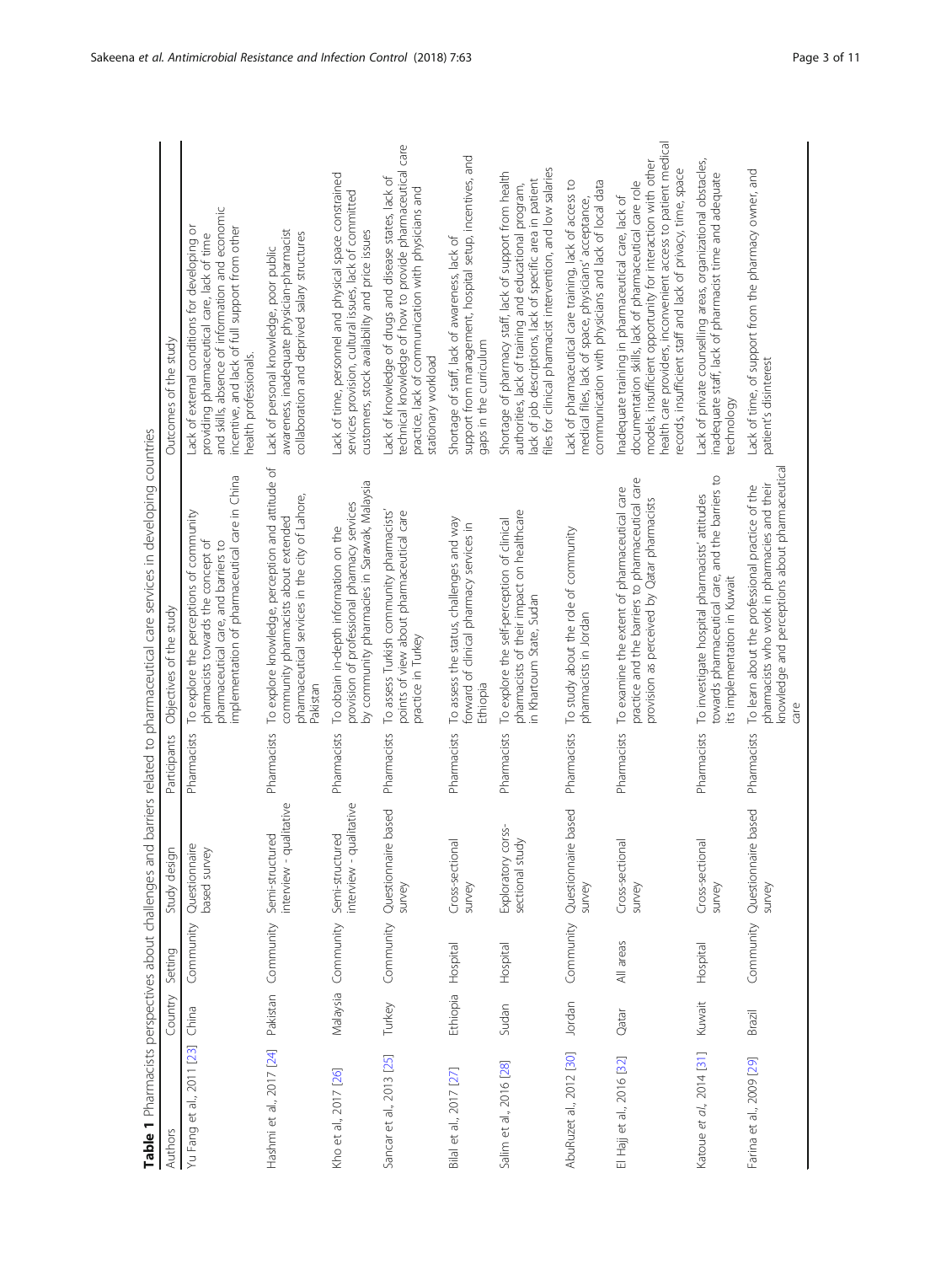<span id="page-3-0"></span>

# AMR-related interventions led by pharmacists in developing and developed countries

Role of pharmacists' in enhancing antibiotic use and combating AMR from recently published studies in developing and developed countries are presented in Table [2](#page-4-0). The inclusion of pharmacists in different care settings has shown significant improvement in the quality use of antibiotics. Studies showing positive impacts are from both developing  $[9, 33-35]$  $[9, 33-35]$  $[9, 33-35]$  $[9, 33-35]$  $[9, 33-35]$  and developed  $[10, 36-42]$  $[10, 36-42]$  $[10, 36-42]$  $[10, 36-42]$  $[10, 36-42]$  nations. These studies also demonstrate that pharmacists can improve appropriate antibiotic use in hospital [\[9,](#page-8-0) [33](#page-9-0)–[37,](#page-9-0) [39](#page-9-0)–[41](#page-9-0)] and community [[10](#page-8-0), [38,](#page-9-0) [42](#page-9-0)] settings.

# **Discussion**

# Statement of principal findings

Significant progress in delivering pharmaceutical care services by the pharmacists has occurred within the pharmacy profession in the past few decades. There is a notable shift from medicine supply roles to pharmacistdelivered patient-centred services for the purpose of improving rational use of medications and ultimately enhancing the quality of life of patients. In many developed nations, pharmaceutical care services as a practice based profession was introduced many years ago. These developed nations are now experiencing the positive outcomes of the expanded roles of pharmacists, which directly impact patient care and quality use of medicines. However, in many developing countries, pharmaceutical care services are still limited to traditional pharmacy practices such as procurement of drugs, extemporaneous compounding, dispensing of prescriptions and selling of medicines.

Therefore, an understanding the expanded roles of pharmacists in the current rapidly changing healthcare system of developed countries and the benefits they can bring is important for the development of healthcare systems in developing countries. One of the major outcomes of enhanced pharmacists' roles is the more appropriate use of antibiotics among health care professionals, patients in different settings of care and the general public. The importance of pharmacist-led antibiotic stewardship programs has long been recognised in the developed nations. The establishment of well qualified and trained pharmacy workforce in developing countries has the potential to reduce antibiotics overuse and misuse.

# Context of these findings

# Pharmacists' role in developing countries

The pharmacy profession still has an emerging professional status in developing countries [\[43](#page-9-0)]. Pharmacy services in developing countries tend to be limited to roles in drug manufacturing, medicines procurement, drug dispensing and drug supply chain and storage [\[44](#page-9-0)]. Pharmacists are well recognized and well remunerated for their role within the pharmaceutical industry in developing countries [\[43](#page-9-0)] and there is a strong demand for employment in this field. However, in developing countries, pharmaceutical care services, clinical roles or pharmacy practice more generally are not yet well recognised as key roles for pharmacists [[23\]](#page-8-0). In contrast, in developed nations pharmaceutical care services are considered as integral components of the health care systems [\[45](#page-9-0)]. Pharmacists in developing countries are not actively involved in providing patient care related services [[46](#page-9-0)] such as infection control, immunization, diabetes, lipid management, coronary heart disease, skin cancer prevention, mental health, sexual health, prevention of substance abuse, smoking cessation, nutrition and physical activity [\[45,](#page-9-0) [47\]](#page-9-0) and there is limited professional involvement in initiatives related to rational medicine use [\[47](#page-9-0)]. Pharmacists are underutilized, their education and training under-recognised and their potential roles in patient care can be viewed as missed opportunities for optimising the health of populations in developing countries [[48,](#page-9-0) [49\]](#page-9-0).

There are numerous challenges and barriers faced by pharmacists in developing countries to implement and maintain sustainable pharmaceutical care services [[23,](#page-8-0) [27](#page-8-0), [30](#page-8-0)]. Most developing countries are struggling with a shortage of pharmacists [\[27,](#page-8-0) [28,](#page-8-0) [31,](#page-8-0) [32](#page-9-0), [43](#page-9-0)], inadequate education and training for pharmacists [[24](#page-8-0), [25](#page-8-0), [27,](#page-8-0) [28,](#page-8-0) [30](#page-8-0), [32](#page-9-0)], and support from other health care professionals [\[23](#page-8-0)– [25](#page-8-0), [28](#page-8-0), [30](#page-8-0), [32\]](#page-9-0). Even though pharmacists from developing countries show great enthusiasm to promote and to devote themselves to the provision of pharmaceutical care services in their countries [\[27\]](#page-8-0), efforts made to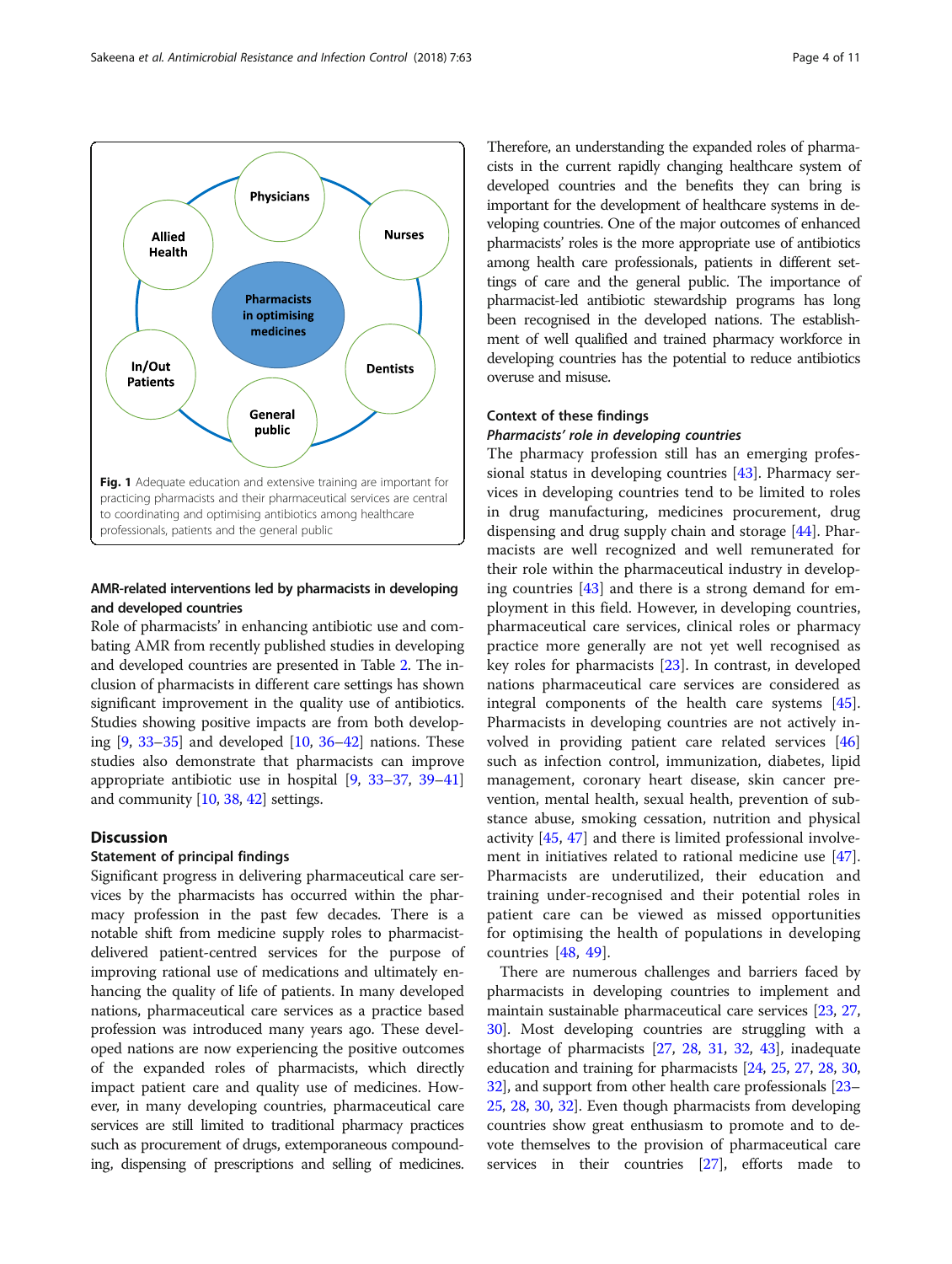<span id="page-4-0"></span>

|                           |                 |           | Table 2 Success stories of pharmacist intervention around the world in combating AMR from recently published articles                                                                                                  |                                                                     |                                                                                          |                                                                                                                                                                                                                                                                                                                                                                                               |
|---------------------------|-----------------|-----------|------------------------------------------------------------------------------------------------------------------------------------------------------------------------------------------------------------------------|---------------------------------------------------------------------|------------------------------------------------------------------------------------------|-----------------------------------------------------------------------------------------------------------------------------------------------------------------------------------------------------------------------------------------------------------------------------------------------------------------------------------------------------------------------------------------------|
| Authors                   | Country         | Setting   | tive<br>Object                                                                                                                                                                                                         | Study design                                                        | Type of intervention                                                                     | Relevant outcomes                                                                                                                                                                                                                                                                                                                                                                             |
| Brink et al., 2017 [97]   | South<br>Africa | Hospital  | infections (SSIs) across a heterogeneous<br>To implement an improvement model<br>achieve a reduction in surgical site<br>group of 34 urban and rural South<br>for existing resources, in order to<br>African hospitals | driven, prospective audit and<br>feedback strategy<br>A pharmacist- | included in the post-pharmacist<br>intervention<br>Pharmacist                            | guideline compliance and sustainable<br>pharmacists can effectively improve<br>outcomes(P < 0.0001)<br>patient                                                                                                                                                                                                                                                                                |
| Ellis et al., 2016 [36]   | JSΑ             | Hospital  | To assess the impact of pharmacist<br>intervention on appropriateness of<br>antimicrobial prescribing on a<br>geriatric unit                                                                                           | Pre and Post - pharmacist<br>intervention                           | post-pharmacist intervention<br>Pharmacist included in the                               | for an inappropriate duration(p < 0.01),<br>group had less antibiotics prescribed<br>$(p = 0.02)$ , pharmacist intervention<br>appropriate dose, duration, and<br>doses for indication compared<br>significantly less inappropriate<br>to the pre-intervention group<br>Post-intervention group had<br>post intervention group had<br>medications prescribed with<br>indication( $p = 0.04$ ) |
| Okada et al., 2016 [37]   | Iapan           | Hospital  | To investigate the clinical effectiveness<br>of the pharmacist interventions on<br>antibiotic use                                                                                                                      | Retrospective study design                                          | Pharmacist included in the<br>intervention group                                         | intervention group. Intervention<br>Effective drug concentrations<br>significantly increased in the<br>$(74%)$ and control $(55%)$                                                                                                                                                                                                                                                            |
| Northey et al., 2015 [38] | Australia       | Community | involving community pharmacy staff<br>in patient education about antibiotic<br>To assess the effectiveness of<br>resistance                                                                                            | Randomized control study                                            | verbal education by pharmacists<br>group were provided with<br>Those in the intervention | Antibiotic knowledge increased after<br>receiving verbal antibiotic education<br>$(\rho = 0.008)$                                                                                                                                                                                                                                                                                             |
| Zhou et al., 2015 [34]    | China           | Hospital  | particularly in urology clean operations<br>To describe the impacts of pharmacist<br>intervention on the use of antibiotics,                                                                                           | Pre and Post - pharmacist<br>intervention                           | Pharmacist included in the post<br>intervention group                                    | 27. 7%; the rate of use of antibiotics<br>cost of antibiotics as a percentage<br>Average antibiotic cost decreased,<br>of total drug cost decreased by<br>decreased from 100% to 7.3%                                                                                                                                                                                                         |
| Booth et al., 2013 [10]   | $\leq$          | Community | patients with UTI symptoms attending<br>management, including trimethoprim<br>· under PGD, via community<br>To compare the care pathway of<br>GP services with those receiving<br>supply unde<br>pharmacies            | Prospective, cross-sectional,<br>mixed methods                      | Pharmacies invited a purposive<br>sample of female patients to<br>participate            | pharmacy to improve patient access<br>maintain antibiotic stewardship and<br>Antibiotic treatments for UTIs could<br>to treatment which may also<br>be provided via community<br>reduce GP workload                                                                                                                                                                                           |
| Magedanz et al., 2012 [9] | Brazil          | Hospital  | pharmacist, in a cardiology hospital<br>To assess the impact of ASP, with<br>and without the presence of a<br>in Brazil                                                                                                | Pre and Post pharmacist<br>intervention                             | post-pharmacist intervention<br>Pharmacist included in the                               | Adherence to recommendations was<br>increased (64%), hospital antibiotic<br>cost reduction (69%).                                                                                                                                                                                                                                                                                             |
| Yen et al., 2012 [39]     | Taiwan          | Hospital  | intravenous to oral (i.v.-to-p.o.) conversion<br>minimize unnecessary i.v. antibiotic usage<br>program has been incorporated to<br>A pharmacist-managed antibiotic                                                     | Retrospectively collected by<br>chart review                        | Pharmacist included in the<br>intervention group                                         | significantly decreased $(p = 0.001)$<br>Length of hospital stay was                                                                                                                                                                                                                                                                                                                          |
| Dunn et al., 2011 [40]    | Ireland         | Hospital  | To assess the impact of the introduction<br>of guidelines and criteria for switching<br>antimicrobials<br>to oral                                                                                                      | controlled before and after<br>prospective and of<br>design         | Pharmacist included in the<br>intervention group                                         | Duration of IV antimicrobial treatment<br>reduced significantly in the study                                                                                                                                                                                                                                                                                                                  |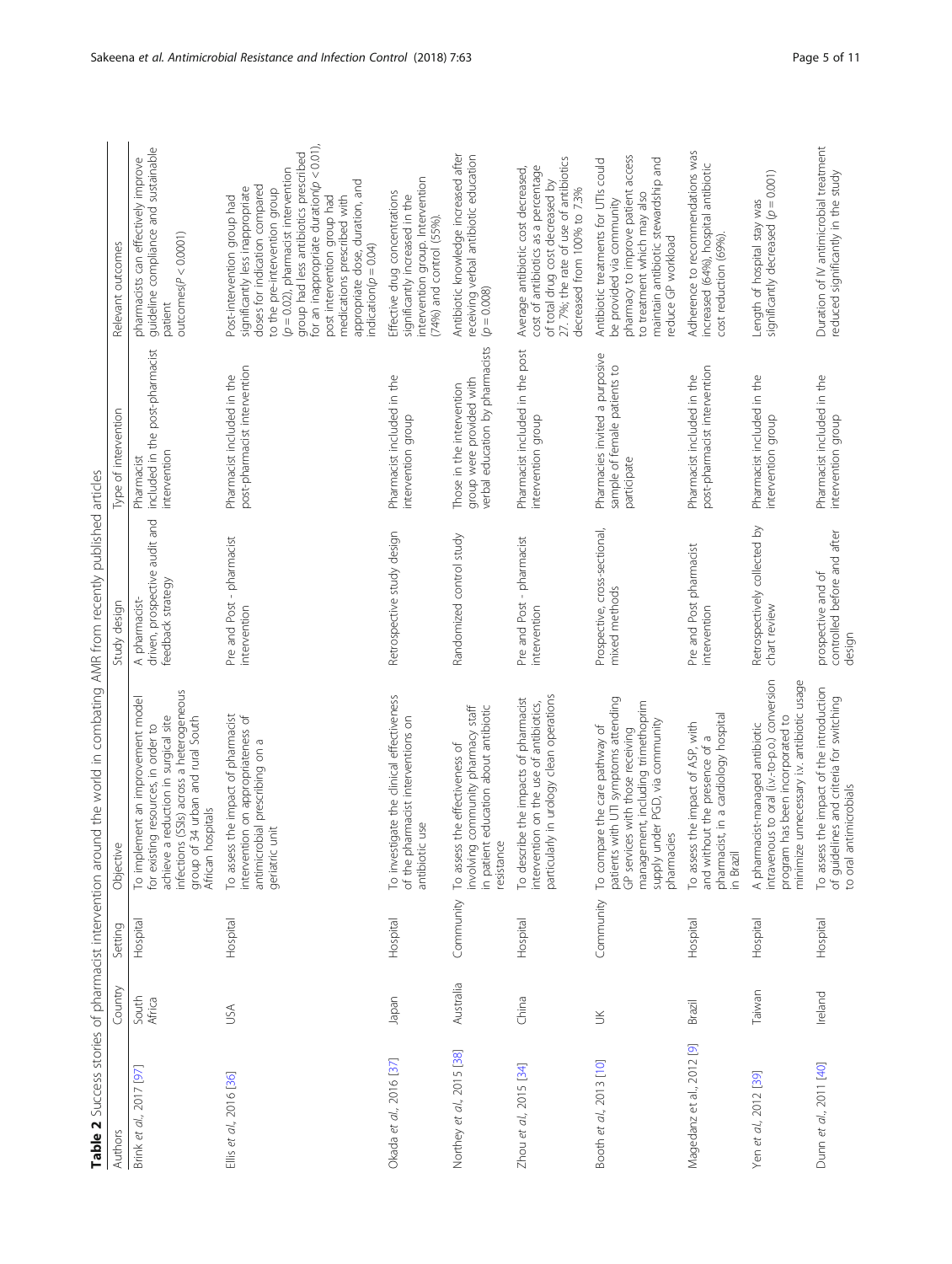|                         |         |          | Table 2 Success stories of pharmacist intervention around the world in combating AMR from recently published articles (Continued)                                                                                                                             |                                              |                                                                                         |                                                                                                                                                                                                                                                                                                                                                                                                              |
|-------------------------|---------|----------|---------------------------------------------------------------------------------------------------------------------------------------------------------------------------------------------------------------------------------------------------------------|----------------------------------------------|-----------------------------------------------------------------------------------------|--------------------------------------------------------------------------------------------------------------------------------------------------------------------------------------------------------------------------------------------------------------------------------------------------------------------------------------------------------------------------------------------------------------|
| Authors                 | Country | Setting  | Objective                                                                                                                                                                                                                                                     | Study design                                 | Type of intervention                                                                    | Relevant outcomes                                                                                                                                                                                                                                                                                                                                                                                            |
|                         |         |          |                                                                                                                                                                                                                                                               |                                              |                                                                                         | group post intervention, $(P = 0.02)$<br>compared to the control group                                                                                                                                                                                                                                                                                                                                       |
| Grill et al., 2011 [41] | Germany | Hospital | To assess the impact of pharmaceutical<br>in a surgical hospital department<br>the quality of antimicrobial use<br>consulting on                                                                                                                              | Prospective controlled<br>intervention study | Pharmacist included in the<br>intervention group                                        | interval 0.84 to 0.93) and shortened i.v.<br>i.v. versus o.p. = 0.88, 95% confidence<br>CG = 11 days, incidence rate ratio for<br>95% confidence interval 1.23 to 2.52<br>days, hazard rate = 1.76 in favour of<br>administration (IG = 8 days, CG = 10<br>antimicrobial courses (IG = 10 days,<br>Intervention reduced the length of<br>confidence interval 1.23 to 2.52).<br>switch from i.v. to p.o., 95% |
| Shen et al., 2011 [35]  | China   | Hospital | inpatients with respiratory tract infections<br>To evaluate the impact of pharmacist<br>interventions on antibiotic use in<br>in a tertiary hospital in China                                                                                                 | Randomized control study                     | pharmacist in the control group<br>Pharmacist included in the<br>intervention group, no | antibiotics in the intervention group<br>Total costs of hospitalization in the<br>(P = 0.01). Patients required shorter<br>length of hospital stay ( $P = 0.03$ )<br>compared to the control group<br>was lower to the control group<br>intervention group was lower<br>P<0.001. Total cost of                                                                                                               |
|                         |         |          | during the prescription-dispensing process<br>medications for ARTI in Swiss primary care<br>and to monitor pharmacists' interventions<br>Hersberger et al., 2009 [42] Switzerland Community To examine prescribing patterns<br>of antibiotics and symptomatic | Cluster randomized trial                     | Pharmacist included in the<br>intervention group                                        | symptomatic ARTI medications were<br>only with symptomatic medications.<br>suppressants (36%), and mucolytic<br>nasal decongestants (39%), cough<br>Most patients (80%) were treated<br>Most frequently prescribed<br>(31%)                                                                                                                                                                                  |
|                         |         |          |                                                                                                                                                                                                                                                               |                                              |                                                                                         |                                                                                                                                                                                                                                                                                                                                                                                                              |

ASP. Antimicrobial Stewardship Program, U7l Urinary Tract Infection, AR71 Acute Respiratory Tract Infection, IV Intravenous<br>GP: General Physician, PGD: Prescribing guidelines ASP: Antimicrobial Stewardship Program, UTI Urinary Tract Infection, ARTI Acute Respiratory Tract Infection, IV Intravenous GP: General Physician, PGD: Prescribing guidelines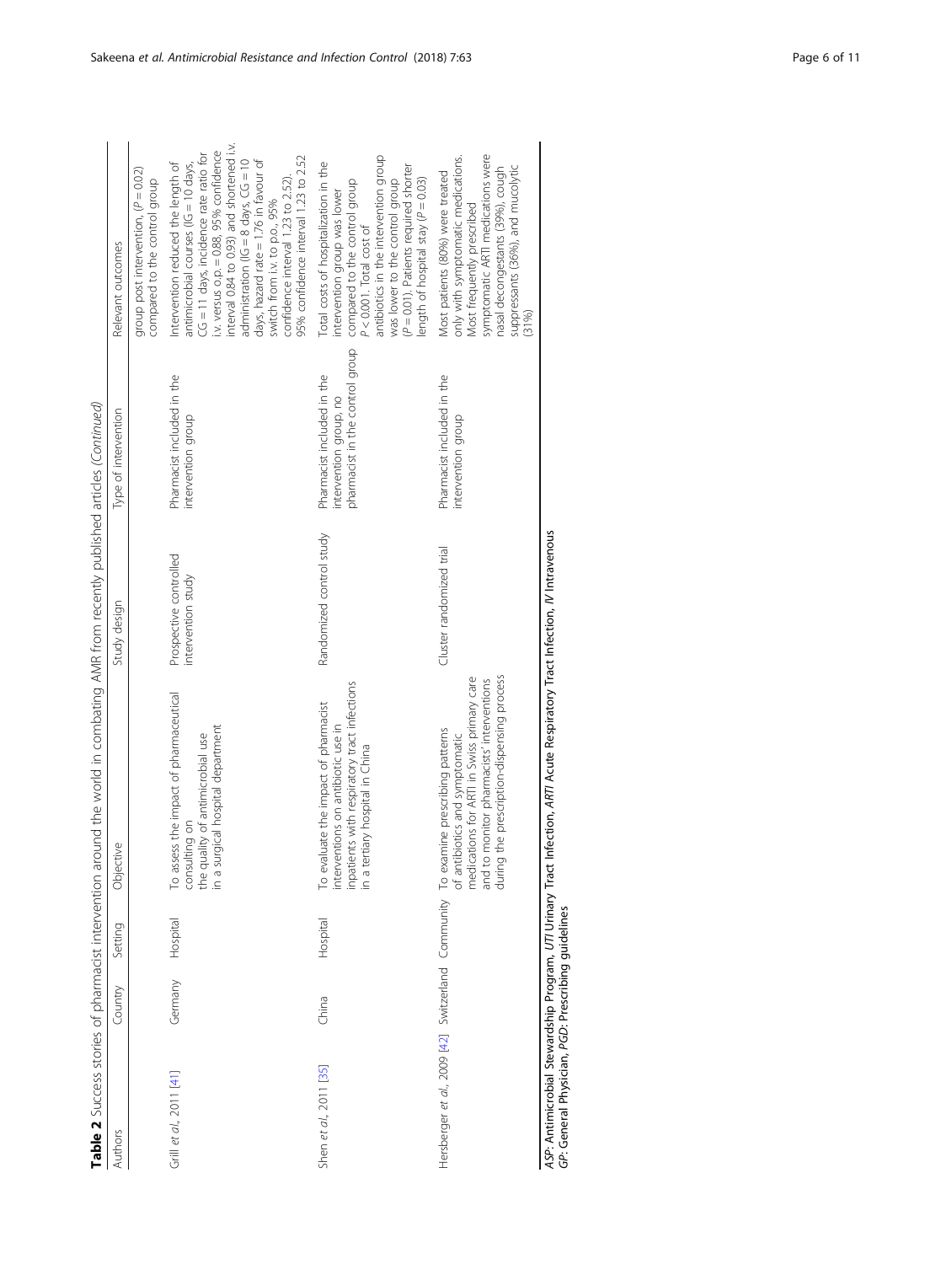institutionalize pharmaceutical care services is minimal in many developing countries [\[27](#page-8-0), [45,](#page-9-0) [47](#page-9-0)]. The underdeveloped nature of pharmaceutical care services in developing countries is considered a primary reason for inappropriate and inadequate medication practices [\[45](#page-9-0), [47](#page-9-0)].

If pharmacists are to provide patient care services in developing countries, it is essential to remove these major barriers [\[50](#page-9-0)]. These could be overcome by increasing employment opportunities for pharmacists, improving educational programmes and facilitating effective collaboration with other health professionals [\[46\]](#page-9-0). It is essential that adequate education and extensive training of pharmacists is provided by the tertiary education sector of developing countries, and that integrate pharmacists' roles are integrated with those of physicians and other health care providers in the health care systems of developing countries to optimise patient care, and ultimately reduce health care costs and improve public health.

#### Pharmacists' contributions in developed nations

Extended pharmacists' roles are well established in the developed nations [[51\]](#page-9-0). Pharmacist-delivered pharmaceutical care services have long been established and are widely developed in the United States (US) [[52\]](#page-9-0), United Kingdom (UK) [[10\]](#page-8-0), Canada [[53\]](#page-9-0), Australia [\[54](#page-9-0), [55\]](#page-9-0) and New Zealand [\[56](#page-9-0)]. They have produced notably positive outcomes in both hospital [[52](#page-9-0)] and community settings [[10](#page-8-0)] in these countries. Adequate education and extensive training of pharmacists in these countries has produced pharmacists, able to deliver high quality pharmaceutical care services [\[57\]](#page-9-0). As a result, these countries have integrated pharmacists as an important members of their health care teams [\[58](#page-9-0)]. Acceptance of pharmacists' extended roles by physicians and other health care workers has produced significant positive outcomes in patient care in these countries [\[59](#page-9-0), [60\]](#page-9-0). The numerous interventions in medication management reported in these countries demonstrate the high level of trust of pharmacists by the general public in these countries [[61](#page-9-0)].

An example of an expanded pharmacist roles includes clinical pharmacist activities in Australian hospital emergency departments (ED) [[62\]](#page-9-0). ED medical and nursing staff highly value pharmacist-delivered clinically significant medication interventions at an early stage of patient entry into the hospital. Similarly, the important role of the community pharmacy in the health sector is well established in many developed nations  $[10]$  $[10]$  with, for example, pharmacists interventions leading to reduced pre-scription errors in the community setting [[63](#page-9-0)].

In developed nations, pharmacists' role has expanded to provide a variety of services including pharmacovigilance activities [\[64\]](#page-9-0), pharmacist prescribing [[65](#page-9-0)], disease state management [\[66](#page-9-0)], medication reconciliation– inpatient [[67](#page-9-0)] and outpatient [\[68](#page-9-0)], discharge management and

counselling [[69](#page-9-0)], home and residential aged care medication reviews [[70](#page-9-0)], pharmacists in general practices [[71](#page-9-0)], and pharmacists-led clinics (diabetes and cardiovascular) [[72](#page-9-0)]. The provision of and outcomes from these expanded services are appreciated by physicians [\[73,](#page-9-0) [74](#page-9-0)] and the public [[75](#page-9-0), [76](#page-9-0)]. Such enhanced pharmacist roles in developed nations have demonstrated improved clinical and therapeutic outcomes [\[77\]](#page-9-0) and reduced health care costs [[53](#page-9-0)]. The expanded roles require appropriate education and training programs for pharmacists and integration of pharmacists into the health care system. Consequently it is recommended that developing countries through policy and program development and adoption ensure appropriate education and training programs for pharmacists and implement healthcare practice frameworks that recognise the potential of such training and education and integrate pharmacists into their healthcare systems and multidisciplinary delivery of patient care.

# Pharmacists' contributions in combating AMR in both developed and developing nations

Pharmacists' contribution in optimal antimicrobial use is an essential component in the fight against growing AMR. Many developed countries have achieved success with the implementation of antimicrobial stewardship (AMS) programs that include pharmacists. [\[78](#page-10-0), [79](#page-10-0)] AMS programs aim to ensure judicious, appropriate and safe antibiotic use. Guntenet al., 2007 [[80](#page-10-0)], clearly describes the clinical and economic outcomes that can result from antibiotic-related pharmaceutical services. In this review, pharmacist's successful contributions to reducing the development and spread of AMR have been identified. The crucial role of pharmacists in promoting safe and cost-effective use of antimicrobial agents is acknowledged and implemented in the healthcare systems of numerous countries [\[9](#page-8-0), [10,](#page-8-0) [33](#page-9-0)–[42](#page-9-0)]. A noteworthy example of this role is their role in the care of critically ill patients with infectious diseases in Intensive Care Units (ICU) which results in improved clinical and economic outcomes [\[81](#page-10-0)].

In contrast, developing countries have not yet implemented pharmacist-led initiatives such as pharmacist-led AMS programs [\[82\]](#page-10-0). In these countries, pharmacists could play a key role in minimizing unnecessary prescribing of antibiotics and developing local prescribing guidelines according to diagnoses and local antibiotic susceptibility patterns [[83](#page-10-0)]. Education regarding infection-control practices is also an important avenue for pharmacist involvement. Given their ready accessibility by the public, community pharmacists should be proactive in regard to educating the public about important infection-control practices such as general hygiene, hand hygiene, cough etiquette, immunizations and staying home when sick. Although these strategies may seem like common sense,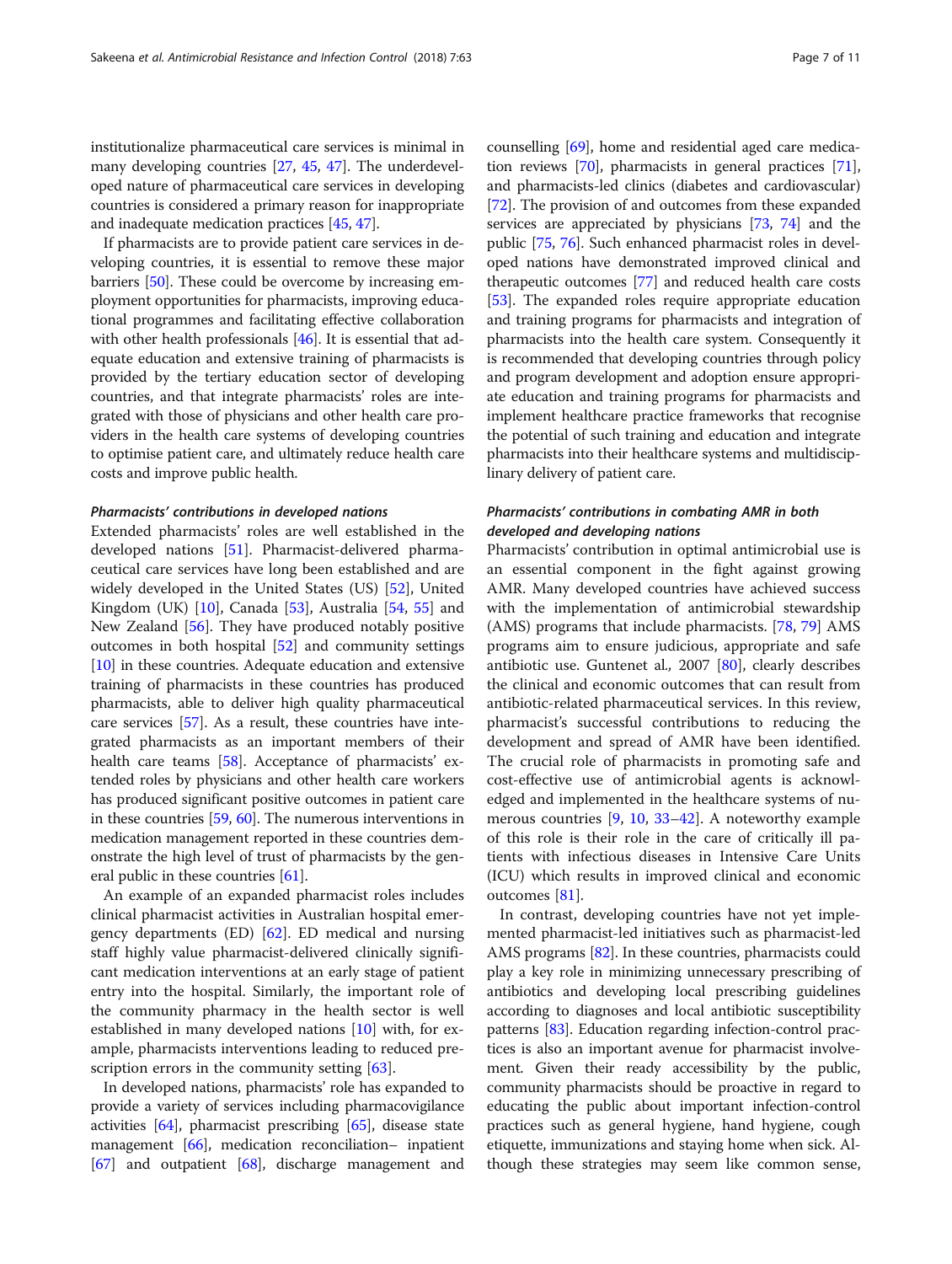patient understanding of these basic infection-control practices should not be overestimated. Adequately trained pharmacists can educate patients about management of viral, bacterial and common fungal infections.

Hence, there is a necessity to ensure suitably qualified pharmacists in developing countries through delivery of high quality and expanded pharmacy education. Education on infectious diseases, their management and AMR should be given increased attention in the pharmacy curriculum. The resultant knowledge, behaviours and skills should be evaluated prior to qualification and continuing professional development in this therapeutic area maintained if developing countries are to avoid the negative impact of inappropriate antibiotic utilization and AMR that is forecast in the developing countries in the near future [\[84](#page-10-0)].

#### Strengths and weaknesses of the study

To our knowledge, there have been few reviews of the actual or potential role of pharmacists in developing countries that combat the challenge of AMR. This review explored the current situation of pharmacists in developing countries, the role of pharmacists in pharmaceutical care in the developed world and the success stories of pharmacist-related interventions in advancing prudent antibiotic use. This review highlights significant justification for enhancing pharmacists' roles in developing countries and the steps that should be taken by these countries to achieve these expanded pharmacists' roles. This review was limited to studies published in English, and therefore relevant studies published non-English languages would have been missed.

# Meaning of this review: Possible mechanisms and implications for clinicians or policymakers

Given the emerging nature of pharmaceutical care services, some developing countries have incorporated pharmaceutical care courses, such as clinical pharmacy, albeit in their infancy, within the national pharmacy curriculum [\[85\]](#page-10-0). However, many developing countries remain reluctant to offer a clinically significant role for pharmacists within their healthcare systems. For example, there are very few defined positions for clinical pharmacists in hospitals and within the health care sector in many developing countries [[86](#page-10-0)]. Adequate hospital access for clinical training of pharmacy students remains a barrier [[87](#page-10-0)]. Finding well qualified and experienced professionals to lead teaching in clinical pharmacy, is a further challenge. Some countries have managed to recruit experienced international clinical pharmacy educators to develop and support clinical pharmacy education programs that include pharmacist-led models of care [[88](#page-10-0), [89\]](#page-10-0). If developing countries are to avoid the consequences of indiscriminate and inappropriate antibiotic use it is essential that the

knowledge and skills of all members of the healthcare team be harnessed including those of pharmacists and that the opportunity to deliver this knowledge and skills is incorporated within the healthcare system. Pharmacists with appropriate educational background and clinical training can play a crucial role in reducing the burden of antimicrobial resistance in hospital settings [[90](#page-10-0)]. Interventions minimizing inappropriate use of antibiotics by clinical pharmacists are well reported in literature [\[91](#page-10-0)–[93](#page-10-0)]. Pharmacists can assist to eliminate the misconceptions about antibiotic use and educate the patients, prescribers and other health care professional on appropriate antibiotic utilization.

Furthermore, pharmacists can provide their services and support to physicians, nurses and other healthcare professionals to optimize antibiotic use, provide updated information about antibiotics and the adverse drug effects of antibiotics and monitor antibiotic use within healthcare settings. Establishing collaborative team based relationships between physicians and pharmacists will allow for improved patient outcomes [[94](#page-10-0)]. Antibiotic guidelines are not available in many developing countries, and pharmacists can play a key role in their development [[95](#page-10-0)]. Counselling of patients by pharmacists about appropriate antibiotic use is an important role for pharmacists [[96](#page-10-0)] and would be facilitated by the implementation of pharmaceutical service provision in developing countries. [[70\]](#page-9-0).

#### Unanswered questions and future research

While the evidence for expanded pharmacist roles in developed countries is robust and generally translatable, it is nevertheless important that local evaluation of interventions by appropriately educated and trained pharmacists occurs. Factors related to success and failure of local programs will need to be identified to inform further program development and implementation. Importantly, programs expanding clinical pharmacist services are likely to be assisted with local and national policy and appropriate remuneration. Initiatives such as guideline development will also assist these programs. Although this review has focussed on pharmacist education and training, the training of other healthcare professionals also requires evaluation and possible overhaul. Education that highlights the benefits of health care provision when providers are team players will be advantageous.

## Conclusion

As has occurred in developed countries, the provision of qualified trained pharmacists and pharmacist integration into healthcare systems has the potential to make a significant impact on inappropriate antibiotic use in developing countries. Although this is only one of a number of interventions necessary to overcome the problem of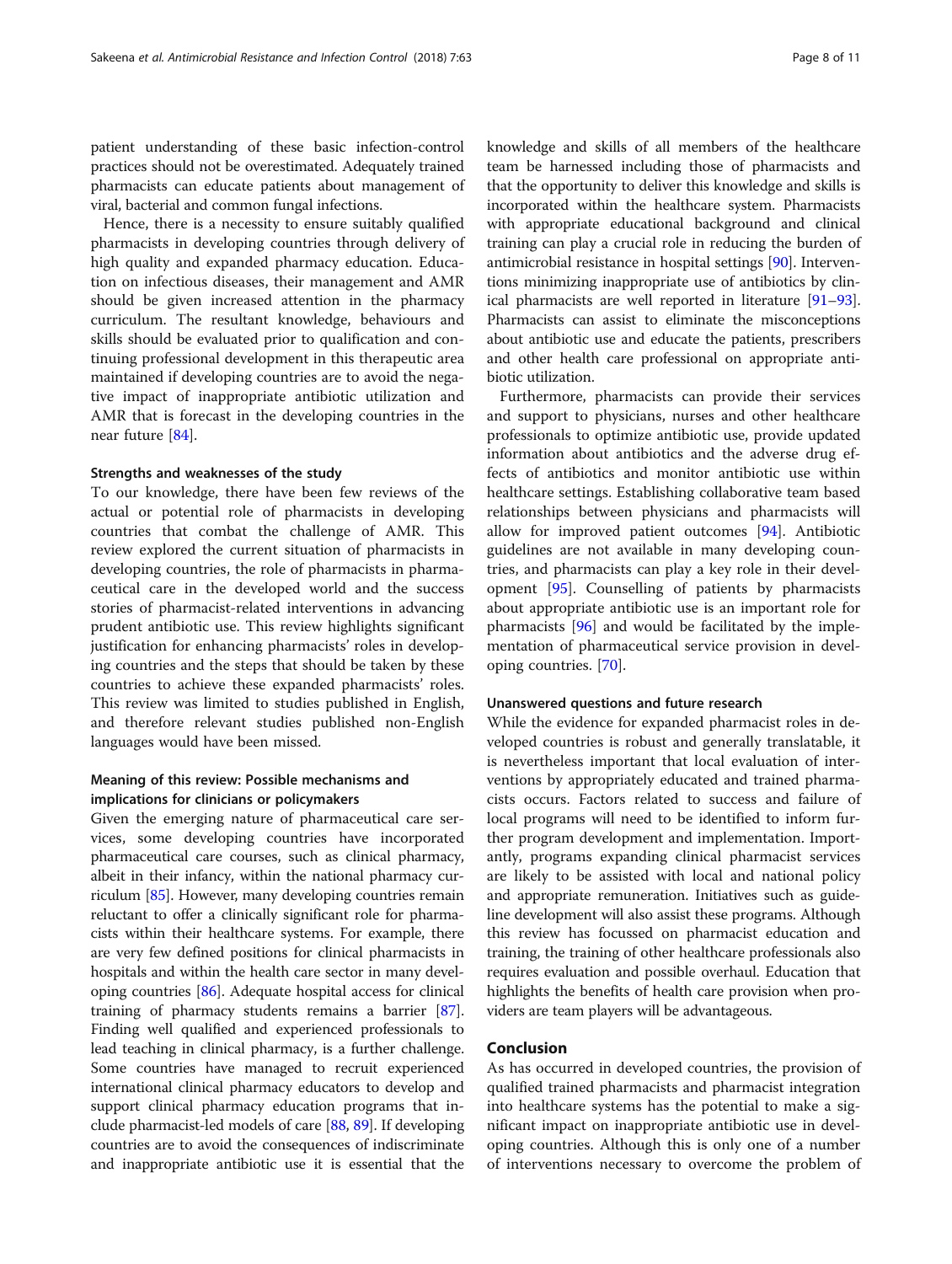<span id="page-8-0"></span>catastrophic AMR in developing countries, it is achievable. Studies from developed countries have demonstrated that cost-effective optimal patient outcomes are achieved when pharmacists roles are enhanced within the health care system, when they are recognised as part of the health care team to provide advice on the rational and safe use of medicines, and university curricula and continuing professional education provide theoretical and practical knowledge and skills regarding the quality use of medicines. Antimicrobial stewardship involving pharmacists should be established in hospitals to ensure judicious and appropriate antimicrobial use. Adoption of these strategies will assist developing countries overcome their increased vulnerability to growing AMR.

#### Acknowledgements

M.H.F. Sakeena is supported by an Australian Government Endeavour Postgraduate Scholarship (ID: 4565\_2015) for her PhD studies at The University of Sydney, NSW, Australia.

#### Availability of data and materials

This narrative review was based on data extracted from published papers available in the public domain.

#### Authors' contributions

MHFS, AAB and AJM were equally involved in the development of the proposal, study design and in writing the manuscript. All authors revised and approved the submission of the manuscript.

#### Competing interests

The authors declare that they have no competing interests.

#### Publisher's Note

Springer Nature remains neutral with regard to jurisdictional claims in published maps and institutional affiliations.

#### Author details

<sup>1</sup>Department of Pharmacy, Faculty of Allied Health Sciences, University of Peradeniya, Peradeniya, Sri Lanka. <sup>2</sup>Sydney Pharmacy School, The University of Sydney, Sydney, NSW, Australia. <sup>3</sup>NSW Therapeutic Advisory Group, Sydney, NSW, Australia.

#### Received: 2 March 2018 Accepted: 19 April 2018 Published online: 02 May 2018

#### References

- Marston HD, Dixon DM, Knisely JM, Palmore TN, Fauci AS. Antimicrobial resistance. JAMA. 2016;316(11):1193–204.
- 2. Antimicrobial Resistance: Tackling a crisis for the health and wealth of nations [\[https://amr-review.org/sites/default/files/AMR%20Review%20](https://amr-review.org/sites/default/files/AMR%20Review%20Paper%20-%20Tackling%20a%20crisis%20for%20the%20health%20and%20wealth%20of%20nations_1.pdf) [Paper%20-%20Tackling%20a%20crisis%20for%20the%20health%20and%20](https://amr-review.org/sites/default/files/AMR%20Review%20Paper%20-%20Tackling%20a%20crisis%20for%20the%20health%20and%20wealth%20of%20nations_1.pdf) [wealth%20of%20nations\\_1.pdf](https://amr-review.org/sites/default/files/AMR%20Review%20Paper%20-%20Tackling%20a%20crisis%20for%20the%20health%20and%20wealth%20of%20nations_1.pdf). Accessed 27 Feb 2018.
- 3. Laxminarayan R, Chaudhury RR. Antibiotic resistance in India: drivers and opportunities for action. PLoS Med. 2016;13(3):e1001974.
- 4. Okeke IN, Laxminarayan R, Bhutta ZA, Duse AG, Jenkins P, O'Brien TF. Antimicrobial resistance in developing countries. Part I: recent trends and current status. Lancet Infect Dis. 2005:5.
- 5. Lee C-R, Cho IH, Jeong BC, Lee SH. Strategies to Minimize Antibiotic Resistance. Int J Environ Res Public Health. 2013;10(9):4274–305.
- 6. WHO. Global action plan on antimicrobial resistance. 2015 [cited 2017 Jan 5]; Available from: [http://apps.who.int/iris/bitstream/10665/193736/1/](http://apps.who.int/iris/bitstream/10665/193736/1/9789241509763_eng.pdf?ua=1) [9789241509763\\_eng.pdf?ua=1.](http://apps.who.int/iris/bitstream/10665/193736/1/9789241509763_eng.pdf?ua=1) Accessed 5 Jan 2017.
- 7. Williford SL, Johnson DF. Impact of pharmacist counseling on medication knowledge and compliance. Mil Med. 1995;160(11):561–4.
- 8. Smith RE, Olin BR. Wellness: pharmacy Education's role and responsibility. Am J Pharm Educ. 2010;74(4):69.
- 9. Magedanz L, Silliprandi EM, dos Santos RP. Impact of the pharmacist on a multidisciplinary team in an antimicrobial stewardship program: a quasiexperimental study. Int J Clin Pharm. 2012;34(2):290–4.
- 10. Booth JL, Mullen AB, Thomson DAM, Johnstone C, Galbraith SJ, Bryson SM, McGovern EM. Antibiotic treatment of urinary tract infection by community pharmacists: a cross-sectional study. Br J Gen Pract. 2013; 63(609):e244–9.
- 11. Farley TM, Shelsky C, Powell S, Farris KB, Carter BL. Effect of clinical pharmacist intervention on medication discrepancies following hospital discharge. Int J Clin Pharm. 2014;36(2):430–7.
- 12. Awad A, Abahussain E. Health promotion and education activities of community pharmacists in Kuwait. Pharm World Sci. 2010;32(2):146–53.
- 13. Ogbo PU, Aina BA, Aderemi-Williams RI. Management of acute diarrhea in children by community pharmacists in Lagos, Nigeria. Pharm Pract. 2014; 12(1):376.
- 14. Al-Niemat SI, Aljbouri TM, Goussous LS, Efaishat RA, Salah RK. Antibiotic prescribing patterns in outpatient emergency clinics at queen Rania Al Abdullah II Children's hospital, Jordan, 2013. Oman Med J. 2014;29(4):  $250 - 4$
- 15. Ab Rahman N, Teng CL, Sivasampu S. Antibiotic prescribing in public and private practice: a cross-sectional study in primary care clinics in Malaysia. BMC Infect Dis. 2016;16:208.
- 16. Shet A, Sundaresan S, Forsberg BC. Pharmacy-based dispensing of antimicrobial agents without prescription in India: appropriateness and cost burden in the private sector. Antimicrob Resist Infect Control. 2015;4(1):55.
- 17. Almaaytah A, Mukattash TL, Hajaj J. Dispensing of non-prescribed antibiotics in Jordan. Patient Prefer Adherence. 2015;9:1389–95.
- 18. Erku DA, Mekuria AB, Surur AS, Gebresillassie BM. Extent of dispensing prescription-only medications without a prescription in community drug retail outlets in Addis Ababa, Ethiopia: a simulated-patient study. Drug Healthc Patient Saf. 2016;8:65–70.
- 19. Chang J, Ye D, Lv B, Jiang M, Zhu S, Yan K, Tian Y, Fang Y. Sale of antibiotics without a prescription at community pharmacies in urban China: a multicentre cross-sectional survey. J Antimicrob Chemother. 2017;72(4):1235–42.
- 20. Walia K, Ohri VC, Mathai D. Antimicrobial stewardship Programme of I: antimicrobial stewardship programme (AMSP) practices in India. Indian J Med Res. 2015;142(2):130–8.
- 21. Padget M, Guillemot D, Delarocque-Astagneau E. Measuring antibiotic consumption in low-income countries: a systematic review and integrative approach. Int J Antimicrob Agents. 2016;48(1):27–32.
- 22. Miller R, Goodman C. Performance of retail pharmacies in low- and middle-income Asian settings: a systematic review. Health Policy Plan. 2016;31(7):940–53.
- 23. Fang Y, Yang S, Feng B, Ni Y, Zhang K. Pharmacists' perception of pharmaceutical care in community pharmacy: a questionnaire survey in Northwest China. Health Soc Care Community. 2011;19(2):189–97.
- 24. Hashmi FK, Hassali MA, Khalid A, Saleem F, Aljadhey H, Babar ZUD, Bashaar M. A qualitative study exploring perceptions and attitudes of community pharmacists about extended pharmacy services in Lahore,Pakistan. BMC Health Serv Res. 2017;17(1):500.
- 25. Sancar M, Okuyan B, Apikoglu-Rabus S, Izzettin FV. Opinion and knowledge towards pharmaceutical care of the pharmacists participated in clinical pharmacy and pharmaceutical care continuing education program. Turkish J Pharmaceutical Sci. 2013;10(2):245–54.
- 26. Kho BP, Hassali MA, Lim CJ, Saleem F. A qualitative study exploring professional pharmacy services offered by community pharmacies in the state of Sarawak, Malaysia. J Pharm Health Serv Res. 2017;8(3):201–8.
- 27. Bilal AI, Tilahun Z, Gebretekle GB, Ayalneh B, Hailemeskel B, Engidawork E. Current status, challenges and the way forward for clinical pharmacy service in Ethiopian public hospitals. BMC Health Serv Res. 2017;17(1):359.
- 28. Salim AM, Elhada AH, Elgizoli B. Exploring clinical pharmacists' perception of their impact on healthcare in Khartoum state, Sudan. J Res Pharm Pract. 2016;5(4):272–8.
- 29. Farina SS, Romano-Lieber NS. Pharmaceutical care in pharmacies: is there a changing process? Saúde e Sociedade. 2009;18:7–18.
- 30. AbuRuz S, Al-Ghazawi M, Snyder A. Pharmaceutical care in a communitybased practice setting in Jordan: where are we now with our attitudes and perceived barriers? Int J Pharm Pract. 2012;20(2):71–9.
- 31. Katoue MG, Awad AI, Schwinghammer TL, Kombian SB. Pharmaceutical care in Kuwait: hospital pharmacists' perspectives. Int J Clin Pharm. 2014;36(6):1170–8.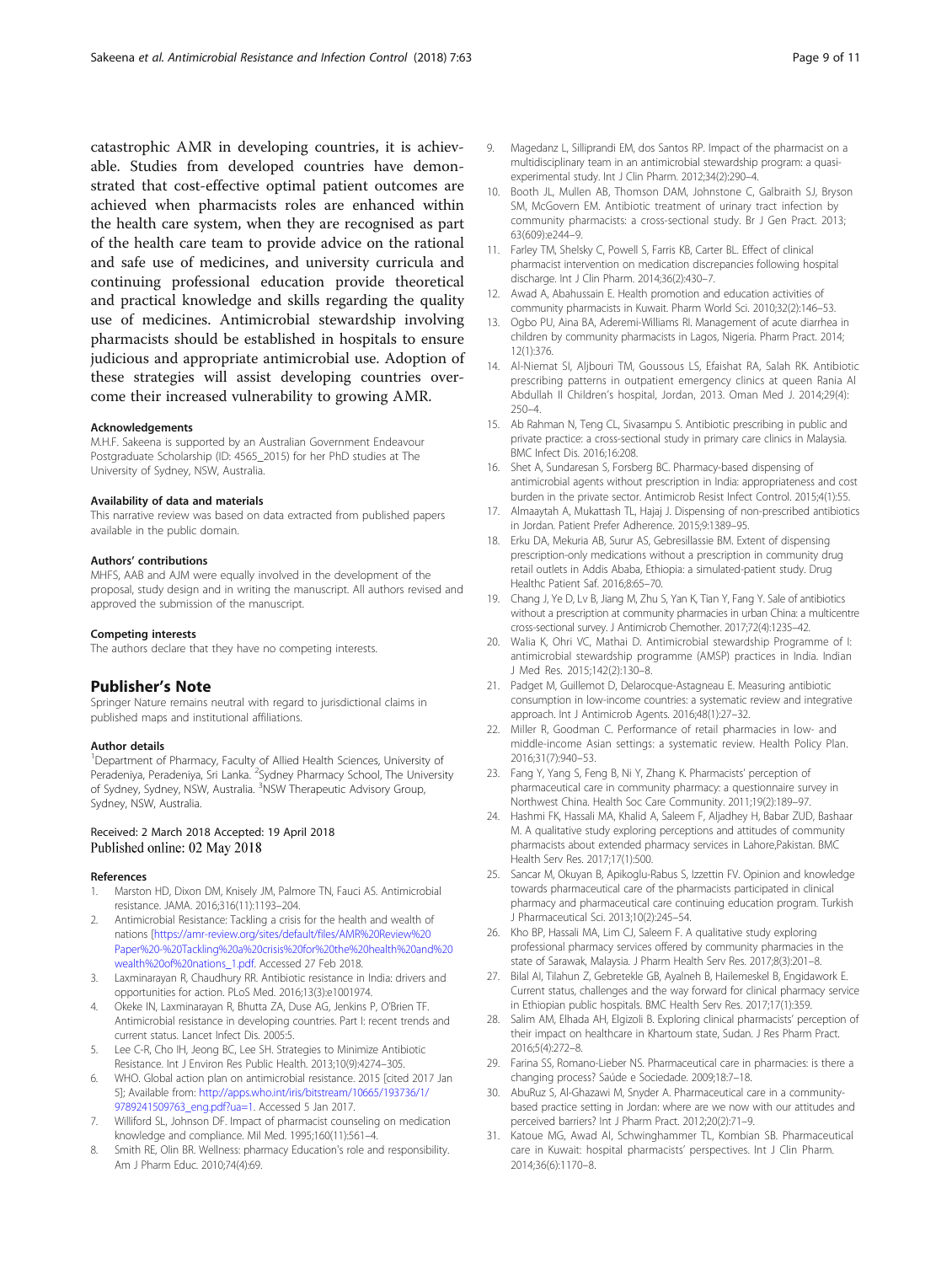- <span id="page-9-0"></span>32. El Hajj MS, Al-Saeed HS, Khaja M. Qatar pharmacists' understanding, attitudes, practice and perceived barriers related to providing pharmaceutical care. Int J Clin Pharm. 2016;38(2):330–43.
- 33. Brink AJ, Messina AP, Feldman C, Richards GA, Becker PJ, Goff DA, Bauer KA, Nathwani D, van den Bergh D. Antimicrobial stewardship across 47 south African hospitals: an implementation study. Lancet Infect Dis. 2016;16(9):1017–25.
- 34. Zhou Y, Ma LY, Zhao X, Tian SH, Sun LY, Cui YM. Impact of pharmacist intervention on antibiotic use and prophylactic antibiotic use in urology clean operations. J Clin Pharm Ther. 2015;40(4):404–8.
- 35. Shen J, Sun Q, Zhou X, Wei Y, Qi Y, Zhu J, Yan T. Pharmacist interventions on antibiotic use in inpatients with respiratory tract infections in a Chinese hospital. Int J Clin Pharm. 2011;33(6):929–33.
- 36. Ellis K, Rubal-Peace G, Chang V, Liang E, Wong N, Campbell S. Antimicrobial stewardship for a geriatric behavioral health population. Antibiotics. 2016;5(1):8.
- 37. Okada N, Fushitani S, Azuma M, Nakamura S, Nakamura T, Teraoka K, Watanabe H, Abe M, Kawazoe K, Ishizawa K. Clinical evaluation of pharmacist interventions in patients treated with anti-methicillin-resistant Staphylococcus aureus agents in a hematological Ward. Biol Pharm Bull. 2016;39(2):295–300.
- 38. Northey A, McGuren T, Stupans I. Patients' antibiotic knowledge: a trial assessing the impact of verbal education. Int J Pharm Pract. 2015;23(2):158–60.
- 39. Yen YH, Chen HY, Wuan-Jin L, Lin YM, Shen WC, Cheng KJ. Clinical and economic impact of a pharmacist-managed i.V.-to-p.O. conversion service for levofloxacin in Taiwan. Int J Clin Pharmacol Ther. 2012;50(2):136–41.
- 40. Dunn K, O'Reilly A, Silke B, Rogers T, Bergin C. Implementing a pharmacistled sequential antimicrobial therapy strategy: a controlled before-and-after study. Int J Clin Pharm. 2011;33(2):208–14.
- 41. Grill E, Weber A, Lohmann S, Vetter-Kerkhoff C, Strobl R, Jauch K-W. Effects of pharmaceutical counselling on antimicrobial use in surgical wards: intervention study with historical control group. Pharmacoepidemiol Drug Saf. 2011;20(7):739–46.
- 42. Hersberger KE, Botomino A, Sarkar R, Tschudi P, Bucher HC, Briel M. Prescribed medications and pharmacy interventions for acute respiratory tract infections in Swiss primary care. J Clin Pharm Ther. 2009;34(4):387–95.
- 43. Azhar S, Hassali MA, Ibrahim MIM, Ahmad M, Masood I, Shafie AA. The role of pharmacists in developing countries: the current scenario in Pakistan. Hum Resour Health. 2009;7(1):54.
- 44. Basak SC, Sathyanarayana D. Pharmacy education in India. Am J Pharm Educ. 2010;74(4):68.
- 45. Fang Y, Yang S, Zhou S, Jiang M, Liu J. Community pharmacy practice in China: past, present and future. Int J Clin Pharm. 2013;35(4):520–8.
- 46. Parthasarathi G, Ramesh M, Nyfort-Hansen K, Nagavi BG. Clinical pharmacy in a south Indian teaching hospital. Ann Pharmacother. 2002;36(5):927–32.
- 47. Basak SC, van Mil JWF, Sathyanarayana D. The changing roles of pharmacists in community pharmacies: perception of reality in India. Pharm World Sci. 2009;31(6):612–8.
- 48. Alanazi A, Alfadl A, Hussain A. Pharmaceutical care in the community pharmacies of Saudi Arabia: present status and possibilities for improvement. Saudi J Med Med Sci. 2016;4(1):9–14.
- 49. Anderson S. The state of the world's pharmacy: a portrait of the pharmacy profession. J Interprof Care. 2002;16(4):391–404.
- 50. Tumkur A, Muragundi PM, Shetty R, Naik A. Pharmaceutical care: need of the hour in India. J Young Pharm. 2012;4(4):282–6.
- 51. Khdour MR, Kidney JC, Smyth BM, McElnay JC. Clinical pharmacy-led disease and medicine management programme for patients with COPD. Br J Clin Pharmacol. 2009;68(4):588–98.
- 52. Schimmelfing JT, Brookhart AL, Fountain KM, Goode JK. Pharmacist intervention in patient selection of nonprescription and self-care products. J Am Pharm Assoc (2003). 2017;57(1):86–9. e81
- 53. Marra C, Johnston K, Santschi V, Tsuyuki RT. Cost-effectiveness of pharmacist care for managing hypertension in Canada. Can Pharm J (Ott). 2017;150(3):184–97.
- 54. Krass I, Armour CL, Mitchell B, Brillant M, Dienaar R, Hughes J, Lau P, Peterson G, Stewart K, Taylor S, et al. The pharmacy diabetes care program: assessment of a community pharmacy diabetes service model in Australia. Diabet Med. 2007;24(6):677–83.
- 55. García-Cárdenas V, Sabater-Hernández D, Kenny P, Martínez-Martínez F, Faus MJ, Benrimoj SI. Effect of a pharmacist intervention on asthma control. A cluster randomised trial. Respir Med. 2013;107(9):1346–55.
- 56. Hawksworth C, Wright C. Clinical pharmacy interventions by community pharmacists during the dispensing process. Br J Clin Pharmacol. 1999;47(6): 695–700.
- 57. Stewart DW, Brown SD, Clavier CW, Wyatt J. Active-learning processes used in US pharmacy education. Am J Pharm Educ. 2011;75(4):68.
- 58. Kaboli PJ, Hoth AB, McClimon BJ, Schnipper JL. Clinical pharmacists and inpatient medical care: a systematic review. Arch Intern Med. 2006; 166(9):955–64.
- 59. Cabello-Muriel A, Gascon-Canovas JJ, Urbieta-Sanz E, Iniesta-Navalon C. Effectiveness of pharmacist intervention in patients with chronic kidney disease. Int J Clin Pharm. 2014;36(5):896–903.
- 60. Tilly-Gratton A, Lamontagne A, Blais L, Bacon SL, Ernst P, Grad R, Lavoie KL, McKinney ML, Desplats E, Ducharme FM. Physician agreement regarding the expansion of pharmacist professional activities in the management of patients with asthma. Int J Pharm Pract. 2017;25(5):335–42.
- 61. Hall JJ, Katz SJ, Cor MK. Patient satisfaction with pharmacist-led collaborative follow-up Care in an Ambulatory Rheumatology Clinic. Musculoskeletal Care. 2017;15(3):186–95.
- 62. Proper JS, Wong A, Plath AE, Grant KA, Just DW, Dulhunty JM. Impact of clinical pharmacists in the emergency department of an Australian public hospital: a before and after study. Emerg Med Australas. 2015;27(3):232–8.
- 63. Buurma H, De Smet PAGM, Leufkens HGM, Egberts ACG. Evaluation of the clinical value of pharmacists' modifications of prescription errors. Br J Clin Pharmacol. 2004;58(5):503–11.
- 64. van Grootheest AC, de Jong-van den Berg LT. The role of hospital and community pharmacists in pharmacovigilance. Res Social Adm Pharm. 2005; 1(1):126–33.
- 65. Woolf R, Locke A, Potts C. Pharmacist prescribing within an integrated health system in Washington. Am J Health Syst Pharm. 2016;73(18): 1416–624.
- 66. Emmerton LM, Smith L, LeMay KS, Krass I, Saini B, Bosnic-Anticevich SZ, Reddel HK, Burton DL, Stewart K, Armour CL. Experiences of community pharmacists involved in the delivery of a specialist asthma service in Australia. BMC Health Serv Res. 2012;12:164.
- 67. Keeys C, Kalejaiye B, Skinner M, Eimen M, Neufer J, Sidbury G, Buster N, Vincent J. Pharmacist-managed inpatient discharge medication reconciliation: a combined onsite and telepharmacy model. Am J Health Syst Pharm. 2014;71(24):2159–66.
- 68. Milone AS, Philbrick AM, Harris IM, Fallert CJ. Medication reconciliation by clinical pharmacists in an outpatient family medicine clinic. J Am Pharm Assoc (2003). 2014;54(2):181–7.
- 69. Eisenhower C. Impact of pharmacist-conducted medication reconciliation at discharge on readmissions of elderly patients with COPD. Ann Pharmacother. 2014;48(2):203–8.
- 70. Castelino RL, Bajorek BV, Chen TF. Retrospective evaluation of home medicines review by pharmacists in older Australian patients using the medication appropriateness index. Ann Pharmacother. 2010;44(12):1922–9.
- 71. Zermansky AG, Petty DR, Raynor DK, Freemantle N, Vail A, Lowe CJ. Randomised controlled trial of clinical medication review by a pharmacist of elderly patients receiving repeat prescriptions in general practice. Br Med J. 2001;323(7325):1340.
- 72. Schuessler TJ, Ruisinger JF, Hare SE, Prohaska ES, Melton BL. Patient satisfaction with pharmacist-led chronic disease state management programs. J Pharm Pract. 2016;29(5):484–9.
- 73. Awalom MT, Kidane ME, Abraha BW. Physicians' views on the professional roles of pharmacists in patient care in Eritrea. Int J Clin Pharm. 2013;35(5):841–6.
- 74. Laubscher T, Evans C, Blackburn D, Taylor J, McKay S. Collaboration between family physicians and community pharmacists to enhance adherence to chronic medications: opinions of Saskatchewan family physicians. Can Fam Physician. 2009;55(12):e69–75.
- 75. Khan MU, Arief M, Ahmad A, Malik S, Gogoi LJ, Kalita M, Saleem F, Hassali MAA. A cross-sectional survey on the attitudes and interests of rural population towards expanded pharmacist prescribing in India. Int J Clin Pharm. 2017;39(2):473–7.
- 76. Sansgiry SS, Bhansali AH, Mhatre SK, Sawant RV. Influence of patient perceived relationship with pharmacist and physician and its association with beliefs in medicine. J Pharm Health Serv Res. 2017;8(2):123–30.
- 77. Altowaijri A, Phillips CJ, Fitzsimmons D. A systematic review of the clinical and economic effectiveness of clinical pharmacist intervention in secondary prevention of cardiovascular disease. J Manag Care Pharm. 2013;19(5):408–16.